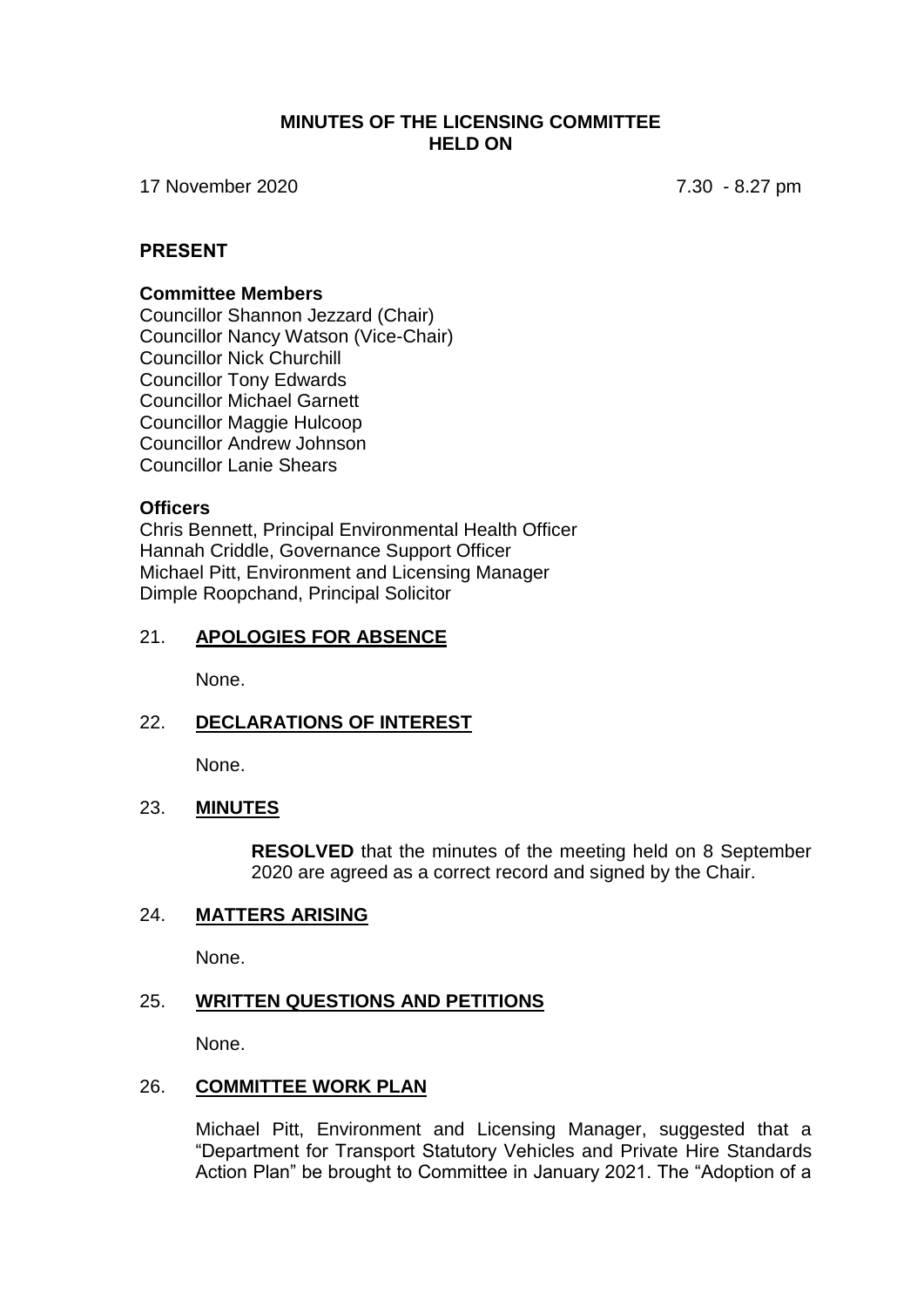Street Trading Policy" and "Review of General Enforcement Policy for Environmental Health" items would be brought to Committee in March 2021. The "Review of Hackney Carriage Byelaws", "Review of Licensing General Enforcement Policy" and "Updating Hackney Carriage and Private Hire Vehicles Conditions" items would rollover to the municipal year 2021/22.

**RESOLVED** that the Work Plan was noted.

# 27. **HARLOW COUNCIL FOOD SAFETY ENFORCEMENT PLAN 2020/2021**

The Committee received the Food Safety Act Service Plan for 2020/21.

**RESOLVED** that the Committee approved the Food Safety Act Service Plan attached as Appendix A to the report.

# 28. **DEPARTMENT FOR TRANSPORT STATUTORY VEHICLES AND PRIVATE HIRE STANDARDS**

The Committee received a report on the new Department of Transport Statutory Vehicle and Private Hire Standards (2020).

**RESOLVED** that the Committee:

- **A** Noted the Statutory Taxi and Private Hire Vehicle Standards (2020) issued by the Department for Transport (DfT)
- **B** Approved a full review of current policy and procedure to determine the necessary amendments required by the new standards
- **C** Agreed that the required changes identified by Officers as a result of the review are brought before the Committee on 19 January 2021.

# 29. **REFERENCES FROM OTHER COMMITTEES**

None.

# 30. **MATTERS OF URGENT BUSINESS**

Councillor Nick Churchill expressed extreme concern over threats made by members of the public towards Council Officers in response to work that they had carried out. Councillor Shannon Jezzard confirmed that the Council had interacted with the social media service providers and the posts had been removed. The issue had been escalated with senior managers and was under review. The Officers involved had received support and did not feel further action was required at this stage. The Committee agreed that the Council would not tolerate threats made